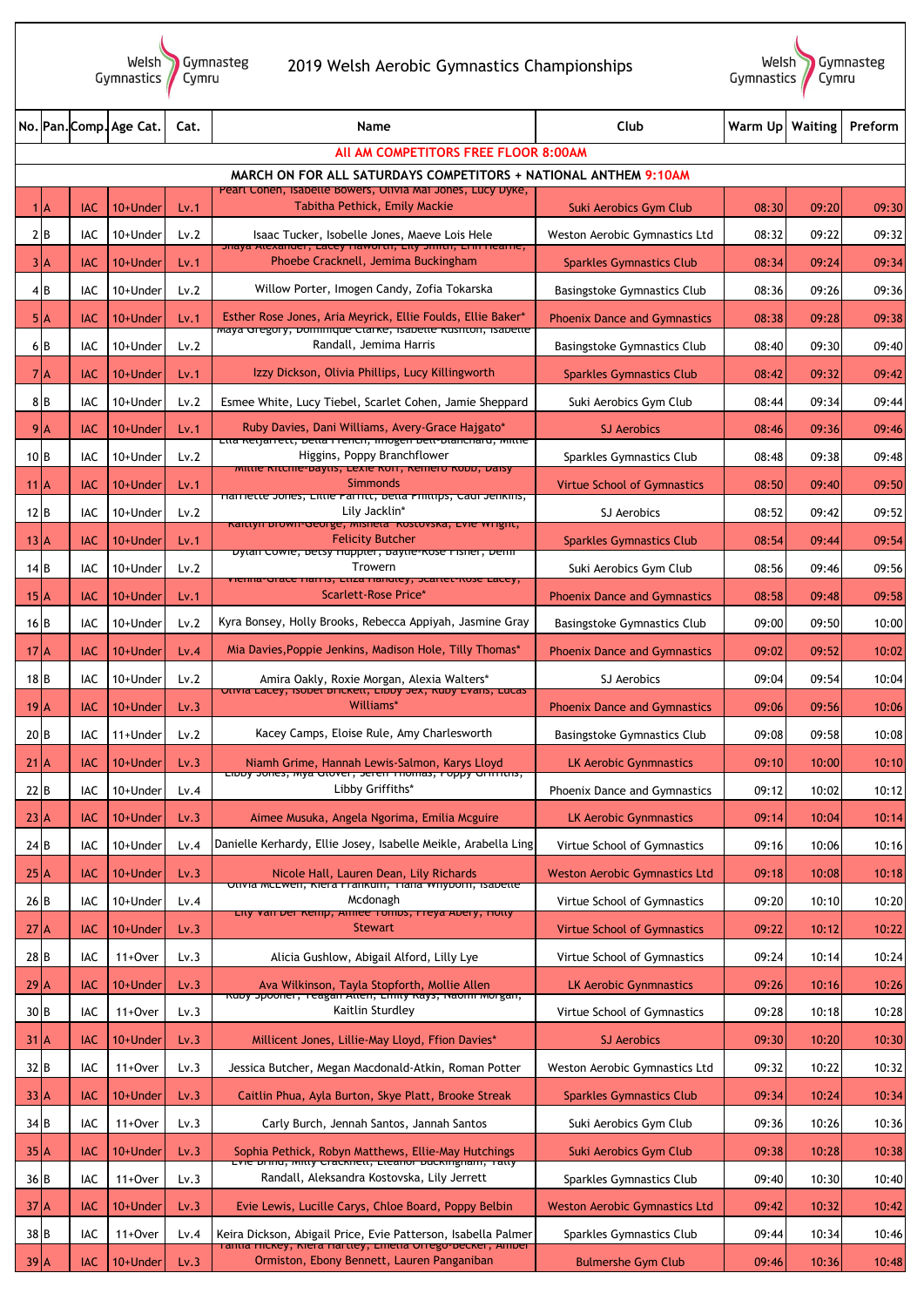|                 |            | No. Pan. Comp. Age Cat. | Cat.          | Name                                                | Club                                 | Warm Up | Waiting | Preform |
|-----------------|------------|-------------------------|---------------|-----------------------------------------------------|--------------------------------------|---------|---------|---------|
| $40$ A          | IAC        | 10+Under                | Lv.3          | Aleksandra Kostovska, Milly Cracknell, Lily Jerrett | <b>Sparkles Gymnastics Club</b>      | 09:50   | 10:40   | 10:50   |
|                 |            |                         |               | <b>BREAK 20 MINS</b>                                |                                      |         |         |         |
| 41 B            | <b>RAC</b> | PRE-FND                 | IW            | Lily Henderson                                      | LK Aerobic Gymnastics                | 10:10   | 11:00   | 11:10   |
| $42$ $A$        | <b>RAC</b> | <b>FND</b>              | IW            | Sophie Aston                                        | <b>New Forest Aerobic Gymnastics</b> | 10:12   | 11:02   | 11:12   |
| 43 B            | <b>RAC</b> | PRE-FND                 | IW            | Khaya Nkosi-Moczulski                               | Basingstoke Gym Club                 | 10:14   | 11:04   | 11:14   |
| 44A             | <b>RAC</b> | <b>FND</b>              | <b>IW</b>     | Lillie-Skye Radford                                 | Suki Aerobics Gym Club               | 10:16   | 11:06   | 11:16   |
| 45B             | <b>RAC</b> | PRE-FND                 | IW            | Freya Waissen                                       | Basingstoke Gym Club                 | 10:18   | 11:08   | 11:18   |
| $46$ A          | <b>RAC</b> | <b>FND</b>              | <b>IW</b>     | <b>Chloe Zambon</b>                                 | <b>Bulmershe Gym Club</b>            | 10:20   | 11:10   | 11:20   |
| 47 B            | <b>RAC</b> | PRE-FND                 | IW            | Olivia Mills                                        | Sparkles Gymnastics Club             | 10:22   | 11:12   | 11:22   |
| $48$ A          | <b>RAC</b> | <b>FND</b>              | IW            | <b>Emilie Hamer</b>                                 | Suki Aerobics Gym Club               | 10:24   | 11:14   | 11:24   |
| 49 <sub>B</sub> | <b>RAC</b> | PRE-FND                 | IW            | <b>Abigail Davies</b>                               | LK Aerobic Gymnastics                | 10:26   | 11:16   | 11:26   |
| $50\text{A}$    | <b>RAC</b> | <b>FND</b>              | IW            | <b>Lillian Miller</b>                               | <b>Basingstoke Gym Club</b>          | 10:28   | 11:18   | 11:28   |
| $51$ B          | <b>RAC</b> | PRE-FND                 | IW            | Evie-Mae Sangster                                   | Suki Aerobics Gym Club               | 10:30   | 11:20   | 11:30   |
| $52$ $A$        | <b>RAC</b> | <b>FND</b>              | IW            | Isabella Evans*                                     | <b>Phoenix Dance and Gymnastics</b>  | 10:32   | 11:22   | 11:32   |
| 53 B            | <b>RAC</b> | PRE-FND                 | IW            | Sienna Harrison                                     | LK Aerobic Gymnastics                | 10:34   | 11:24   | 11:34   |
| $54$ $A$        | <b>RAC</b> | <b>FND</b>              | IW            | <b>Isabella Winn</b>                                | <b>Sparkles Gymnastics Club</b>      | 10:36   | 11:26   | 11:36   |
| 55 <sub>B</sub> | <b>RAC</b> | PRE-FND                 | IW            | Lila Harris*                                        | Phoenix Dance and Gymnastics         | 10:38   | 11:28   | 11:38   |
| 56 A            | <b>RAC</b> | <b>NAT-DEV</b>          | <b>IW</b>     | <b>Katie Sutton</b>                                 | Suki Aerobics Gym Club               | 10:40   | 11:30   | 11:40   |
| 57B             | <b>RAC</b> | PRE-FND                 | IW            | Anotidashe Malunguza                                | Sparkles Gymnastics Club             | 10:42   | 11:32   | 11:42   |
| $58$ $A$        | <b>RAC</b> | <b>NAT-DEV</b>          | <b>IW</b>     | <b>Taylor-Louise Bartle</b>                         | Suki Aerobics Gym Club               | 10:44   | 11:34   | 11:44   |
| 59B             | <b>RAC</b> | PRE-FND                 | IW            | Cerys-Jade Cook                                     | LK Aerobic Gymnastics                | 10:46   | 11:36   | 11:46   |
| $60$ $A$        | <b>RAC</b> | <b>NAT-DEV</b>          | IW            | Matilda Belbin                                      | <b>Weston Aerobic Gymnastics Ltd</b> | 10:48   | 11:38   | 11:48   |
| 61B             | <b>RAC</b> | PRE-FND                 | IW            | <b>Emily Street</b>                                 | Basingstoke Gym Club                 | 10:50   | 11:40   | 11:50   |
| $62$ $A$        | <b>RAC</b> | NAT-DEV                 | $\mathsf{IW}$ | <b>Emily Kalthoeber</b>                             | <b>LK Aerobic Gymnastics</b>         | 10:52   | 11:42   | 11:52   |
| $63$ B          | <b>RAC</b> | PRE-FND                 | IW            | Masie Clark                                         | LK Aerobic Gymnastics                | 10:54   | 11:44   | 11:54   |
| $64$ $A$        | <b>RAC</b> | <b>NAT-DEV</b>          | IW            | <b>Hannah Foxon</b>                                 | <b>Basingstoke Gym Club</b>          | 10:56   | 11:46   | 11:56   |
| 65B             | RAC        | PRE-FND                 | IW            | Francesca Vargas Calligaro                          | Heathrow Gym Club                    | 10:58   | 11:48   | 11:58   |
| $66$ $A$        | <b>RAC</b> | <b>NAT-DEV</b>          | IW            | Enya-Leigh Healy-Kent                               | <b>Heathrow Gym Club</b>             | 11:00   | 11:50   | 12:00   |
| 67 B            | RAC        | PRE-FND                 | IW            | Ffion Llewellyn*                                    | Phoenix Dance and Gymnastics         | 11:02   | 11:52   | 12:02   |
| $68$ $A$        | <b>RAC</b> | <b>NAT-DEV</b>          | IW            | <b>Holly Williams*</b>                              | <b>Phoenix Dance and Gymnastics</b>  | 11:04   | 11:54   | 12:04   |
| 69 <sub>B</sub> | RAC        | NAT-DEV                 | IM            | William Gully                                       | Bulmershe Gym Club                   | 11:06   | 11:56   | 12:06   |
| $70\text{A}$    | <b>RAC</b> | <b>NAT-DEV</b>          | <b>IW</b>     | <b>Molly Hobbs</b>                                  | <b>Weston Aerobic Gymnastics Ltd</b> | 11:08   | 11:58   | 12:08   |
| 71 B            | RAC        | NAT-DEV                 | IM            | George Janes                                        | Bulmershe Gym Club                   | 11:10   | 12:00   | 12:10   |
| $72 \text{A}$   | <b>RAC</b> | <b>NAT-DEV</b>          | IW            | Lois Sullivan                                       | <b>Hart Gymnastics Club</b>          | 11:12   | 12:02   | 12:12   |
| 73 B            | RAC        | NAT-DEV                 | IM            | Matthew Gogol                                       | Bulmershe Gym Club                   | 11:14   | 12:04   | 12:14   |
| $74$ $A$        | <b>RAC</b> | <b>NAT-DEV</b>          | IW            | Abigail Judson                                      | <b>Basingstoke Gym Club</b>          | 11:16   | 12:06   | 12:16   |
| 75B             | RAC        | GROUP 1                 | IW            | Lottie Sim                                          | Suki Aerobics Gym Club               | 11:18   | 12:08   | 12:18   |
| $76$ $A$        | <b>RAC</b> | <b>NAT-DEV</b>          | IW            | Freya Dennis*                                       | <b>Phoenix Dance and Gymnastics</b>  | 11:20   | 12:10   | 12:20   |
| 77 B            | RAC        | GROUP 1                 | IW            | Isla Mccracken                                      | Bulmershe Gym Club                   | 11:22   | 12:12   | 12:22   |
| $78$ $A$        | <b>RAC</b> | <b>NAT-DEV</b>          | IW            | Eden Hall*                                          | <b>SJ Aerobics</b>                   | 11:24   | 12:14   | 12:24   |
| 79 <sub>B</sub> | RAC        | GROUP 1                 | IW            | Samanta Jonane                                      | New Forest Aerobic Gymnastics        | 11:26   | 12:16   | 12:26   |
| $80\vert A$     | <b>RAC</b> | <b>NAT-DEV</b>          | IW            | Erin Mai Logan                                      | <b>Hart Gymnastics Club</b>          | 11:28   | 12:18   | 12:28   |
| 81 B            | RAC        | GROUP 1                 | IW            | Lila Traphouse                                      | Bulmershe Gym Club                   | 11:30   | 12:20   | 12:30   |
| $82 \mid A$     | <b>RAC</b> | <b>NAT-DEV</b>          | IW            | Austeja Andrulyte                                   | Spiltz Gym Club                      | 11:32   | 12:22   | 12:32   |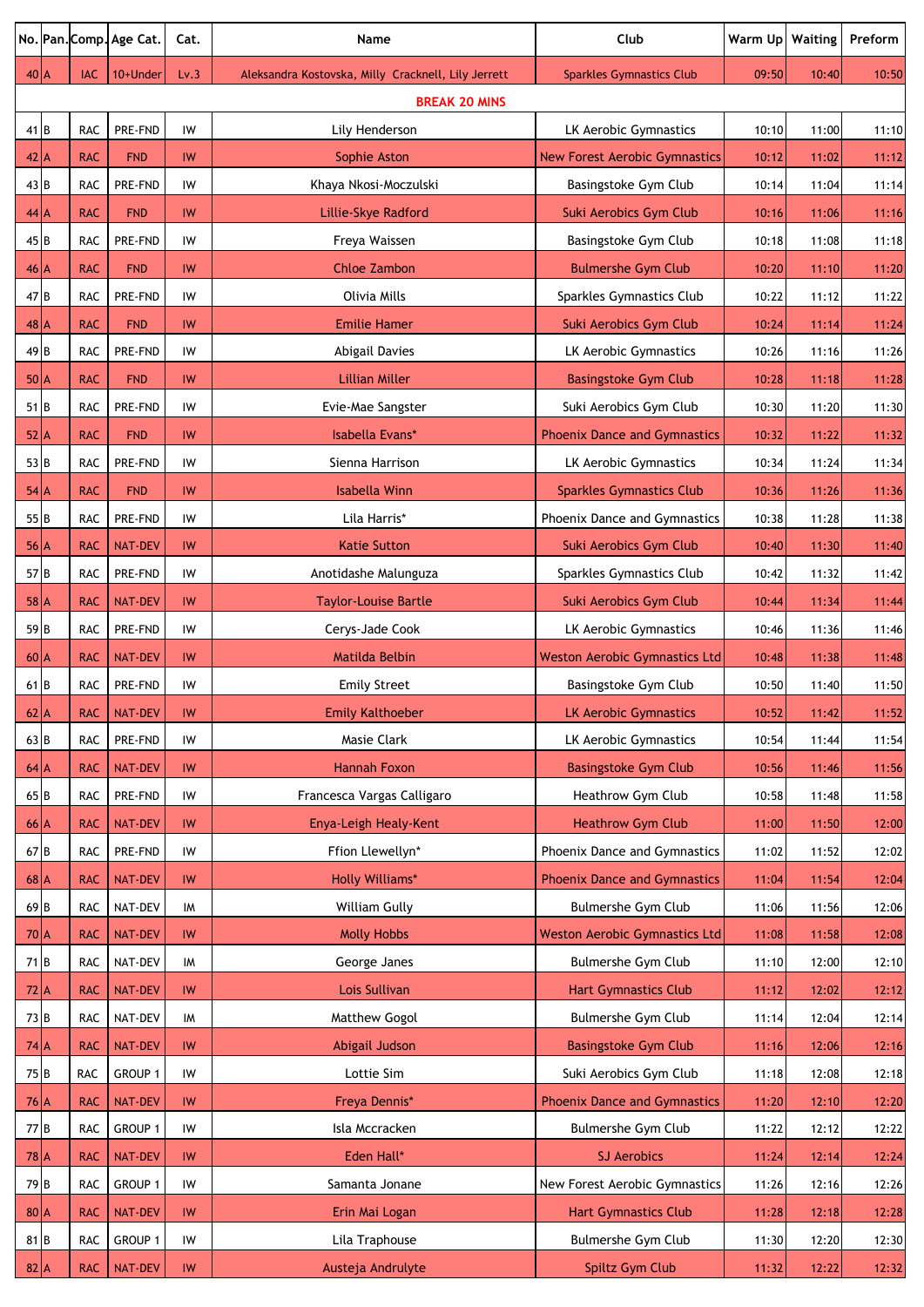|                   |            | No. Pan. Comp. Age Cat. | Cat.            | Name                                                       | Club                                 | Warm Up | Waiting | Preform |
|-------------------|------------|-------------------------|-----------------|------------------------------------------------------------|--------------------------------------|---------|---------|---------|
| 83 B              | <b>RAC</b> | GROUP 1                 | IW              | Kitty Russel                                               | Hart Gymnastics Club                 | 11:34   | 12:24   | 12:34   |
| $84$ A            | <b>RAC</b> | <b>NAT-DEV</b>          | IW              | <b>Charlotte Sandon</b>                                    | <b>Hart Gymnastics Club</b>          | 11:36   | 12:26   | 12:36   |
| 85 <sub>B</sub>   | RAC        | GROUP 1                 | IW              | Enya Pasic                                                 | Heathrow Gym Club                    | 11:38   | 12:28   | 12:40   |
|                   |            |                         |                 | <b>BREAK 10 MINS</b>                                       |                                      |         |         |         |
| 86 <sub>B</sub>   | <b>RAC</b> | GROUP 1                 | IW              | Ella-May Evans                                             | Hart Gymnastics Club                 | 11:50   | 12:40   | 12:50   |
| $87$ A            | <b>RAC</b> | <b>NAT-DEV</b>          | IW              | Kelsie-Jayne Wilson                                        | <b>New Forest Aerobic Gymnastics</b> | 11:52   | 12:42   | 12:52   |
| 88 <sub>B</sub>   | RAC        | GROUP 1                 | IW              | Georgia Piere                                              | Weston Aerobic Gymnastics Ltd        | 11:54   | 12:44   | 12:54   |
| $89$ <sup>A</sup> | <b>RAC</b> | <b>NAT-DEV</b>          | IW              | <b>Maisie Dix</b>                                          | <b>Hart Gymnastics Club</b>          | 11:56   | 12:46   | 12:56   |
| 90 <sub>B</sub>   | RAC        | GROUP 1                 | IW              | Emma Hardy                                                 | Bulmershe Gym Club                   | 11:58   | 12:48   | 12:58   |
| $91$ <sup>A</sup> | <b>RAC</b> | <b>NAT-DEV</b>          | IW              | Avia Jenkins-Mead*                                         | <b>SJ Aerobics</b>                   | 12:00   | 12:50   | 13:00   |
| 92 <sub>B</sub>   | RAC        | GROUP 1                 | IW              | Alana Huggins                                              | Bulmershe Gym Club                   | 12:02   | 12:52   | 13:02   |
| $93 \mid A$       | <b>RAC</b> | <b>NAT-DEV</b>          | IW              | Ruby Jones*                                                | <b>Phoenix Dance and Gymnastics</b>  | 12:04   | 12:54   | 13:04   |
| 94 B              | RAC        | GROUP 1                 | IW              | Harmony Hamid                                              | Suki Aerobics Gym Club               | 12:06   | 12:56   | 13:06   |
| $95$ <sup>A</sup> | <b>RAC</b> | <b>NAT-DEV</b>          | IW              | Ruby Williams*                                             | <b>SJ Aerobics</b>                   | 12:08   | 12:58   | 13:08   |
| 96 A              | RAC        | GROUP 1                 | IW              | Nicole Ewer                                                | Bulmershe Gym Club                   | 12:10   | 13:00   | 13:10   |
| $97$ <sup>A</sup> | <b>RAC</b> | <b>NAT-DEV</b>          | IW              | <b>Maya Trickett</b>                                       | Suki Aerobics Gym Club               | 12:12   | 13:02   | 13:12   |
| 98 <sub>B</sub>   | RAC        | GROUP 1                 | IW              | Alexia Webb*                                               | SJ Aerobics                          | 12:14   | 13:04   | 13:14   |
| $99$ <sup>A</sup> | <b>RAC</b> | <b>NAT-DEV</b>          | IW              | <b>Matlida Barribal</b>                                    | <b>Basingstoke Gym Club</b>          | 12:16   | 13:06   | 13:16   |
| 100 <sub>B</sub>  | RAC        | GROUP 1                 | IW              | Elise Relf                                                 | <b>Bulmershe Gym Club</b>            | 12:18   | 13:08   | 13:18   |
| $101$ A           | <b>RAC</b> | <b>NAT-DEV</b>          | IW              | Jessica Reddy*                                             | <b>Phoenix Dance and Gymnastics</b>  | 12:20   | 13:10   | 13:20   |
| 102B              | RAC        | GROUP 1                 | IW              | Naeesha Santos                                             | Suki Aerobics Gym Club               | 12:22   | 13:12   | 13:22   |
| $103$ A           | <b>RAC</b> | <b>NAT-DEV</b>          | IW              | Summer Griffiths*                                          | <b>Phoenix Dance and Gymnastics</b>  | 12:24   | 13:14   | 13:24   |
| $104$ B           | <b>RAC</b> | GROUP 1                 | IW              | Megan Dilliway                                             | Basingstoke Gym Club                 | 12:26   | 13:16   | 13:26   |
| $105$ A           | <b>RAC</b> | <b>NAT-DEV</b>          | IW              | <b>Maxine Parkin-Smith</b>                                 | <b>Hart Gymnastics Club</b>          | 12:28   | 13:18   | 13:28   |
| 106 <sub>B</sub>  | RAC        | <b>GROUP 1</b>          | IW              | Leah Shub                                                  | Heathrow Gym Club                    | 12:30   | 13:20   | 13:30   |
| $107$ A           | <b>RAC</b> | <b>NAT-DEV</b>          | IW              | <b>Vivien Atkinson</b>                                     | Suki Aerobics Gym Club               | 12:32   | 13:22   | 13:32   |
| 108 <sub>B</sub>  | RAC        | GROUP 1                 | IM              | Ewan Maynard                                               | Weston Aerobic Gymnastics Ltd        | 12:34   | 13:24   | 13:34   |
| $109$ $A$         | <b>RAC</b> | <b>NAT-DEV</b>          | <b>IW</b>       | Nicole Carey*                                              | <b>Phoenix Dance and Gymnastics</b>  | 12:36   | 13:26   | 13:36   |
| $110$ B           | RAC        | <b>GROUP 2</b>          | IW              | Eve Reddy*                                                 | Phoenix Dance and Gymnastics         | 12:40   | 13:28   | 13:40   |
| $111$ A           | <b>RAC</b> | <b>NAT-DEV</b>          | <b>IW</b>       | <b>April Luk</b>                                           | <b>LK Aerobic Gymnastics</b>         | 12:42   | 13:30   | 13:42   |
| $112$ B           | RAC        | <b>GROUP 2</b>          | IW              | <b>Maddison Griffths</b>                                   | Suki Aerobics Gym Club               | 12:44   | 13:32   | 13:44   |
| $113$ $A$         | <b>RAC</b> | <b>NAT-DEV</b>          | IW              | <b>Grace bull</b>                                          | <b>Hart Gymnastics Club</b>          | 12:46   | 13:34   | 13:46   |
| 114B              | RAC        | <b>GROUP 2</b>          | IW              | Cerys Howard                                               | Bulmershe Gym Club                   | 12:48   | 13:36   | 13:48   |
| $115$ A           | <b>RAC</b> | <b>NAT-DEV</b>          | IW              | Daisy Rae Harris*                                          | <b>Phoenix Dance and Gymnastics</b>  | 12:50   | 13:40   | 13:50   |
| $116$ B           | <b>RAC</b> | SENIOR                  | IW              | Amanda Ebbutt                                              | Suki Aerobics Gym Club               | 12:52   | 13:42   | 13:52   |
| $117$ A           | <b>RAC</b> | <b>NAT-DEV</b>          | IW              | <b>Holly Jones*</b>                                        | <b>SJ Aerobics</b>                   | 12:54   | 13:44   | 13:54   |
| $118$ A           | <b>RAC</b> | <b>NAT-DEV</b>          | IW              | <b>Lucy Whitfield</b>                                      | <b>Weston Aerobic Gymnastics Ltd</b> | 12:57   | 13:47   | 13:57   |
| $119$ A           | <b>RAC</b> | <b>NAT-DEV</b>          | IW              | Lowan Davies*                                              | <b>Phoenix Dance and Gymnastics</b>  | 13:00   | 13:50   | 14:00   |
| $120$ A           | <b>RAC</b> | <b>NAT-DEV</b>          | $\textsf{IW}{}$ | Mia Plumridge                                              | <b>Bulmershe Gym Club</b>            | 13:03   | 15:53   | 14:03   |
|                   |            |                         |                 | AM MEDAL CEREMONY AND LUNCH<br>Ira Hanney, Maci-Rae Beaver |                                      |         |         |         |
| 121 A             | RAC        | PRE-FND                 | PAIR            |                                                            | Weston Aerobic Gymnastics Ltd        | 14:20   | 15:10   | 15:20   |
| $122$ B           | <b>RAC</b> | <b>FND</b>              | <b>PAIR</b>     | Isabella Winn, Olivia Mills                                | <b>Sparkles Gymnastics Club</b>      | 14:22   | 15:12   | 15:22   |
| 123 A<br>124 B    | <b>RAC</b> | PRE-FND                 | PAIR            | Lilly Twine, Liliana Varga-Cox                             | Bulmershe Gym Club                   | 14:24   | 15:14   | 15:24   |
|                   | <b>RAC</b> | <b>NAT-DEV</b>          | <b>PAIR</b>     | Ruby Williams, Avia Jenkins-Mead*                          | <b>SJ Aerobics</b>                   | 14:26   | 15:16   | 15:26   |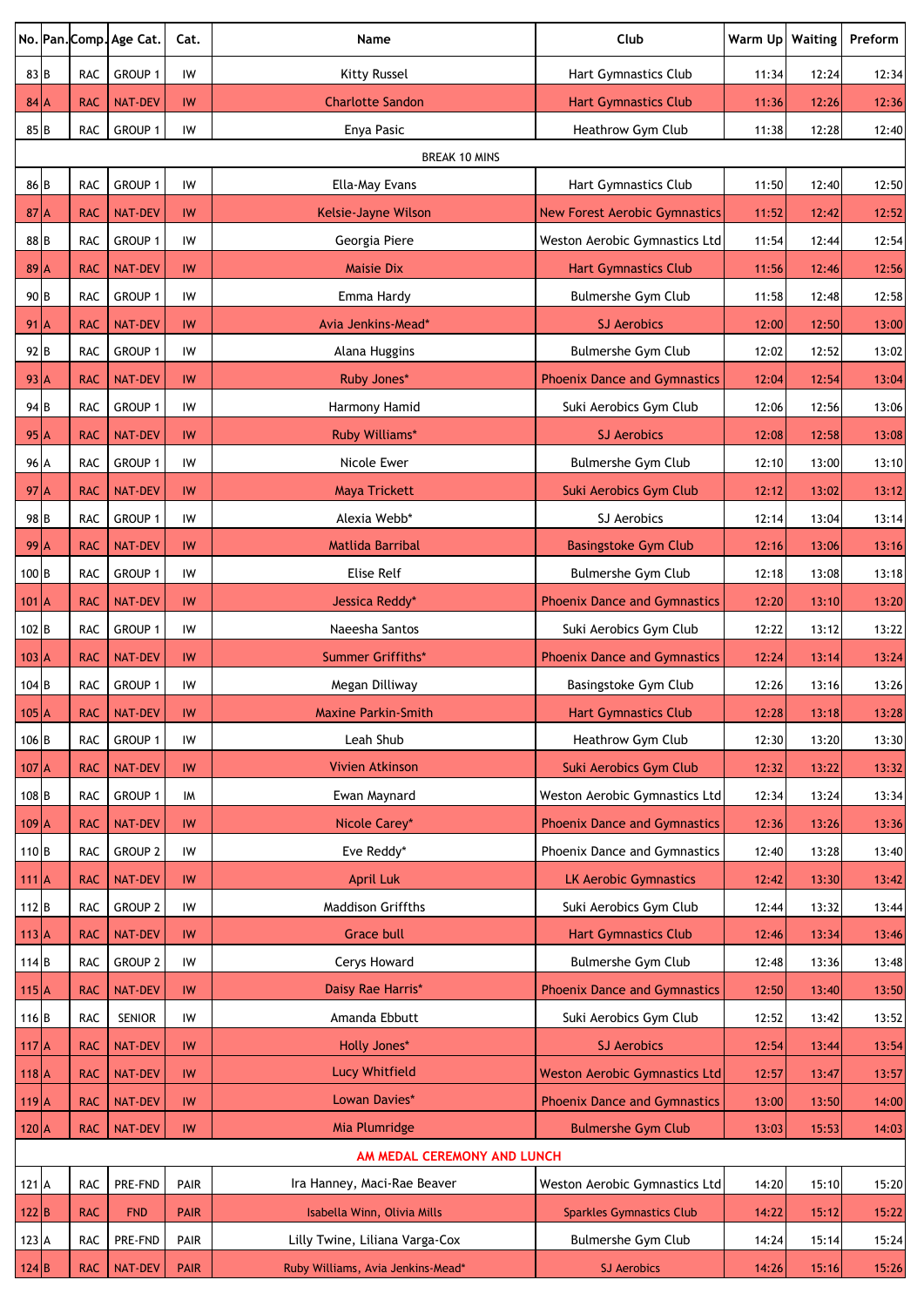|                  |            | No. Pan. Comp. Age Cat. | Cat.         | Name                                                                                                | Club                                 | Warm Up   Waiting |       | Preform |
|------------------|------------|-------------------------|--------------|-----------------------------------------------------------------------------------------------------|--------------------------------------|-------------------|-------|---------|
| 125 A            | <b>RAC</b> | GROUP 1                 | PAIR         | Leah Shub, Enya Pasic                                                                               | Heathrow Gym Club                    | 14:28             | 15:18 | 15:28   |
| 126 B            | <b>RAC</b> | <b>NAT-DEV</b>          | <b>PAIR</b>  | Lucy Whitfield, Faye Deuvall                                                                        | <b>Weston Aerobic Gymnastics Ltd</b> | 14:30             | 15:20 | 15:30   |
| 127 A            | <b>RAC</b> | GROUP 1                 | PAIR         | Marina Small, April Figg                                                                            | Weston Aerobic Gymnastics Ltd        | 14:32             | 15:22 | 15:32   |
| 128 B            | <b>RAC</b> | <b>NAT DEV</b>          | <b>PAIR</b>  | Holly Jones, Eden Hall*                                                                             | <b>SJ Aerobics</b>                   | 14:34             | 15:24 | 15:34   |
| 129 A            | <b>RAC</b> | GROUP 1                 | PAIR         | Kitty Russel, Ella-May Evans                                                                        | Hart Gymnastics Club                 | 14:36             | 15:26 | 15:36   |
| 130 B            | <b>RAC</b> | <b>GROUP 2</b>          | <b>PAIR</b>  | Isla Mccracken, Cerys Howard                                                                        | <b>Bulmershe Gym Club</b>            | 14:38             | 15:28 | 15:38   |
| 131 A            | <b>RAC</b> | PRE-FND                 | <b>TRIO</b>  | Lila Harris, Ffion Llewellyn, Isla Workman-Jones*                                                   | Phoenix Dance and Gymnastics         | 14:40             | 15:30 | 15:40   |
| 132 B            | <b>RAC</b> | <b>NAT-DEV</b>          | <b>TRIO</b>  | Lucy Bumpass, Gladys Malunguza, Lindsey Hunter                                                      | <b>Sparkles Gymnastics Club</b>      | 14:42             | 15:32 | 15:42   |
| 133 A            | <b>RAC</b> | PRE-FND                 | <b>TRIO</b>  | Sadie Reeves, Anotidashe Malunguza, Grace Hale                                                      | Sparkles Gymnastics Club             | 14:44             | 15:34 | 15:44   |
| 134 B            | <b>RAC</b> | <b>NAT DEV</b>          | <b>TRIO</b>  | leva Vasiljevaite, Taylor-Louise Bartle, Vivien Atkinson                                            | Suki Aerobics Gym Club               | 14:46             | 15:36 | 15:46   |
| 135 A            | <b>RAC</b> | PRE-FND                 | <b>TRIO</b>  | Lily Henderson, Abigail Davies, Cerys-Jade Olive Cook                                               | LK Aerobic Gymnastics                | 14:48             | 15:38 | 15:48   |
| 136 B            | <b>RAC</b> | <b>NAT-DEV</b>          | <b>TRIO</b>  | Molly Hobbs, Justina Makoetlane, Libby Hadley                                                       | <b>Weston Aerobic Gymnastics Ltd</b> | 14:50             | 15:40 | 15:50   |
| 137 A            | <b>RAC</b> | PRE-FND                 | <b>TRIO</b>  | Sofia Salama-Jenkins, Daisy Whitty, May Cooper                                                      | Sparkles Gymnastics Club             | 14:52             | 15:42 | 15:52   |
| 138 B            | <b>RAC</b> | <b>GROUP 1</b>          | <b>TRIO</b>  | Emma Hardy, Alana Huggins, Lila Traphouse                                                           | <b>Bulmershe Gym Club</b>            | 14:54             | 15:44 | 15:54   |
| 139 A            | <b>RAC</b> | <b>PRE-FND</b>          | <b>GROUP</b> | reya mome, Phoebe Davies, Otivia Bowen, Ametia Jones,<br>Amelia Meyrick*                            | Phoenix Dance and Gymnastics         | 14:56             | 15:46 | 15:56   |
| 140 B            | <b>RAC</b> | <b>GROUP 1</b>          | <b>TRIO</b>  | Erin Richards, Alexia Allcock, Ruby Newlands                                                        | Weston Aerobic Gymnastics Ltd        | 14:58             | 15:48 | 15:58   |
| 141 A            | <b>RAC</b> | NAT-DEV                 | <b>GROUP</b> | <b>Linusey numer, Lucy Dumpass, Misty Chalcroit, Glauys</b><br>Malunguza, Amelia Woozley            | Sparkles Gymnastics Club             | 15:00             | 15:50 | 16:00   |
| 142 A            | <b>RAC</b> | NAT-DEV                 | <b>GROUP</b> | LUIS JUILIVAII, LIIII MAI LUgali, Maisie DIX, Cilariotte Januon,<br>Maxine Parkin-Smith, Grace Bull | Hart Gymnastics Club                 | 15:02             | 15:52 | 16:02   |
|                  |            |                         |              | <b>BREAK 10 MINS</b>                                                                                |                                      |                   |       |         |
| $143$ A          | <b>NAC</b> | <b>NAT DEV</b>          | IW           | <b>Grace Allen</b>                                                                                  | <b>LK Aerobic Gymnastics</b>         | 15:12             | 16:02 | 16:12   |
| 144 B            | <b>NAC</b> | GROUP 1                 | IW           | <b>Bella Sowler</b>                                                                                 | LK Aerobic Gymnastics                | 15:14             | 16:04 | 16:14   |
| $145$ $A$        | <b>NAC</b> | <b>NAT DEV</b>          | IW           | Ella Louise Pritchard*                                                                              | <b>Phoenix Dance and Gymnastics</b>  | 15:16             | 16:06 | 16:16   |
| 146 B            | <b>NAC</b> | Group 1                 | IW           | Shriya Antil                                                                                        | Heathrow Gym Club                    | 15:18             | 16:08 | 16:18   |
| $147$ A          | <b>NAC</b> | <b>NAT DEV</b>          | IW           | <b>Roise Gofford</b>                                                                                | <b>Sparkles Gymnastics Club</b>      | 15:20             | 16:10 | 16:20   |
| 148B             | <b>NAC</b> | GROUP 1                 | IW           | Megan Oliver                                                                                        | LK Aerobic Gymnastics                | 15:22             | 16:12 | 16:22   |
| $149$ A          | <b>NAC</b> | <b>NAT DEV</b>          | IW           | Keira Buick                                                                                         | Suki Aerobics Gym Club               | 15:24             | 16:14 | 16:24   |
| 150B             | <b>NAC</b> | GROUP 1                 | IW           | Abigail Carter*                                                                                     | Phoenix Dance and Gymnastics         | 15:26             | 16:16 | 16:26   |
| $151$ A          | <b>NAC</b> | <b>NAT DEV</b>          | IW           | Kareena Mander                                                                                      | <b>Bulmershe Gym Club</b>            | 15:28             | 16:18 | 16:28   |
| $152$ B          | <b>NAC</b> | GROUP 1                 | IW           | Laila Astill                                                                                        | Splitz Gym Club                      | 15:30             | 16:20 | 16:30   |
| $153$ A          | <b>NAC</b> | <b>NAT DEV</b>          | IW           | <b>Melody Atkinson</b>                                                                              | Suki Aerobics Gym Club               | 15:32             | 16:22 | 16:32   |
| $154$ B          | <b>NAC</b> | GROUP 1                 | IW           | Mpho Makoetlane                                                                                     | Weston Aerobic Gymnastics ltd        | 15:34             | 16:24 | 16:34   |
| $155$ $A$        | <b>NAC</b> | <b>NAT DEV</b>          | IW           | Eva Kania                                                                                           | <b>Bulmershe Gym Club</b>            | 15:36             | 16:26 | 16:36   |
| 156 <sub>B</sub> | <b>NAC</b> | GROUP 1                 | IW           | Lana Duric                                                                                          | Heathrow Gym Club                    | 15:38             | 16:28 | 16:38   |
| $157$ A          | <b>NAC</b> | <b>NAT DEV</b>          | IW           | <b>Bella Santos</b>                                                                                 | Suki Aerobics Gym Club               | 15:40             | 16:30 | 16:40   |
| $158$ B          | <b>NAC</b> | GROUP 1                 | IW           | Sofia Ramon-Lewis                                                                                   | New Forest Aerobic Gymnastics        | 15:42             | 16:32 | 16:42   |
| $159$ A          | <b>NAC</b> | <b>NAT DEV</b>          | IW           | <b>Madeline Rigby</b>                                                                               | Suki Aerobics Gym Club               | 15:44             | 16:34 | 16:44   |
| 160B             | <b>NAC</b> | <b>GROUP 1</b>          | IW           | Jasline Roze Sarmiento                                                                              | Bulmershe Gym Club                   | 15:46             | 16:36 | 16:46   |
| $161$ A          | <b>NAC</b> | <b>NAT DEV</b>          | IW           | Millie Cunningham                                                                                   | <b>LK Aerobic Gymnastics</b>         | 15:48             | 16:38 | 16:48   |
| 162 B            | <b>NAC</b> | GROUP 1                 | IW           | Kacey Arkley                                                                                        | Suki Aerobics Gym Club               | 15:50             | 16:40 | 16:50   |
| $164$ A          | <b>NAC</b> | <b>NAT DEV</b>          | IW           | Hannah Ashdown                                                                                      | <b>Bulmershe Gym Club</b>            | 15:52             | 16:42 | 16:52   |
| 165B             | <b>NAC</b> | <b>GROUP 1</b>          | IW           | Shobhitha Gnanaratnasingham                                                                         | Heathrow Gym Club                    | 15:54             | 16:44 | 16:54   |
| $166$ $A$        | <b>NAC</b> | <b>NAT DEV</b>          | <b>IM</b>    | Sophie Jakes                                                                                        | <b>Basingstoke Gym Club</b>          | 15:56             | 16:46 | 16:56   |
| 167 <sub>B</sub> | <b>NAC</b> | GROUP 1                 | IW           | Lucie Emmett                                                                                        | Suki Aerobics Gym Club               | 15:58             | 16:48 | 16:58   |
| $168$ $A$        | <b>NAC</b> | <b>NAT DEV</b>          | IM           | <b>Amiee Dalgleish</b>                                                                              | Suki Aerobics Gym Club               | 16:00             | 16:50 | 17:00   |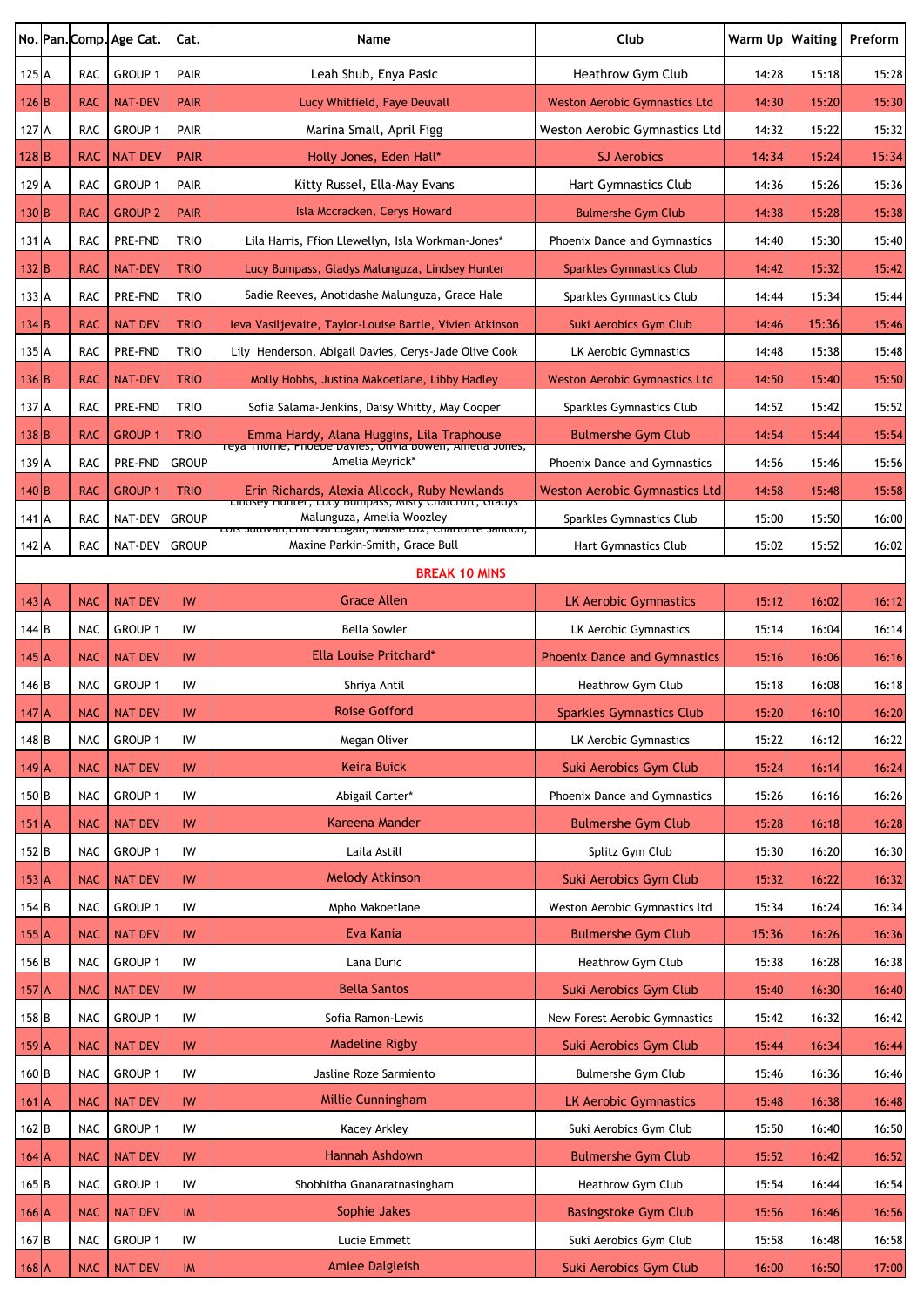|                  |            | No. Pan. Comp. Age Cat. | Cat.            | Name                                       | Club                                 | Warm Up Waiting |       | Preform |
|------------------|------------|-------------------------|-----------------|--------------------------------------------|--------------------------------------|-----------------|-------|---------|
| 169 <sub>B</sub> | <b>NAC</b> | GROUP 1                 | IW              | Dominyka Simons                            | Heathrow Gym Club                    | 16:02           | 16:52 | 17:02   |
| $170$ A          | <b>NAC</b> | <b>NAT DEV</b>          | IM              | <b>Scarlette Baker</b>                     | <b>Sparkles Gymnastics Club</b>      | 16:04           | 16:54 | 17:04   |
| $171$ B          | <b>NAC</b> | GROUP 1                 | IW              | Erin Aggett                                | Splitz Gym Club                      | 16:06           | 16:56 | 17:06   |
| $172$ A          | <b>NAC</b> | <b>NAT DEV</b>          | IW              | <b>Olivia Moore</b>                        | <b>Bulmershe Gym Club</b>            | 16:08           | 16:58 | 17:08   |
| $173$ B          | <b>NAC</b> | GROUP 1                 | IW              | Skyla Hickey                               | <b>Bulmershe Gym Club</b>            | 16:10           | 17:00 | 17:10   |
| $174$ A          | <b>NAC</b> | <b>NAT DEV</b>          | IW              | Aiva Bird-Haynes                           | <b>Bulmershe Gym Club</b>            | 16:12           | 17:02 | 17:12   |
| 175B             | <b>NAC</b> | GROUP 1                 | IW              | Hollie O'Toole                             | Heathrow Gym Club                    | 16:14           | 17:04 | 17:14   |
| $176$ A          | <b>NAC</b> | <b>NAT DEV</b>          | IW              | <b>Cloe Travers</b>                        | Suki Aerobics Gym Club               | 16:16           | 17:06 | 17:16   |
| 177 <sub>B</sub> | <b>NAC</b> | GROUP 1                 | IW              | Amy Lowson                                 | LK Aerobic Gymnastics                | 16:18           | 17:08 | 17:18   |
| $178$ A          | <b>NAC</b> | <b>NAT DEV</b>          | IM              | <b>Mercina Markoutas</b>                   | <b>Weston Aerobic Gymnastics ltd</b> | 16:20           | 17:10 | 17:20   |
| 179 <sub>B</sub> | <b>NAC</b> | GROUP 1                 | IW              | <b>Tia Ellis</b>                           | LK Aerobic Gymnastics                | 16:22           | 17:12 | 17:22   |
| $180$ A          | <b>NAC</b> | <b>NAT DEV</b>          | IM              | Imogen Hamid                               | Suki Aerobics Gym Club               | 16:24           | 17:14 | 17:24   |
| 181 <sub>B</sub> | <b>NAC</b> | GROUP 1                 | IW              | <b>Katie Chadwick</b>                      | LK Aerobic Gymnastics                | 16:26           | 17:16 | 17:26   |
| $182$ A          | <b>NAC</b> | <b>NAT DEV</b>          | IW              | <b>Evie Gillespie</b>                      | <b>Bulmershe Gym Club</b>            | 16:28           | 17:18 | 17:28   |
| 183 B            | <b>NAC</b> | GROUP 1                 | IW              | Roby Marney                                | Basingstoke Gym Club                 | 16:30           | 17:20 | 17:30   |
| $184$ A          | <b>NAC</b> | <b>NAT-DEV</b>          | IM              | <b>Jack Pridmore*</b>                      | <b>Phoenix Dance and Gymnastics</b>  | 16:32           | 17:22 | 17:32   |
| 185 <sub>B</sub> | <b>NAC</b> | GROUP 1                 | IW              | Lily Duffy                                 | Weston Aerobic Gymnastics ltd        | 16:34           | 17:24 | 17:34   |
| $186$ A          | <b>NAC</b> | <b>NAT-DEV</b>          | IM              | <b>Jacob Dean</b>                          | <b>Weston Aerobic Gymnastics ltd</b> | 16:36           | 17:26 | 17:36   |
| 187 <sub>B</sub> | <b>NAC</b> | GROUP 1                 | IW              | Kyra St Hill                               | <b>Bulmershe Gym Club</b>            | 16:38           | 17:28 | 17:38   |
| $188$ A          | <b>NAC</b> | <b>GROUP 2</b>          | IW              | <b>Mya Mcconnell</b>                       | <b>Weston Aerobic Gymnastics ltd</b> | 16:40           | 17:30 | 17:40   |
| 189 <sub>B</sub> | <b>NAC</b> | GROUP 1                 | IW              | Kyra Bull                                  | Weston Aerobic Gymnastics ltd        | 16:42           | 17:32 | 17:42   |
| $190$ A          | <b>NAC</b> | <b>GROUP 2</b>          | IW              | Olivia O'Keeffe                            | <b>LK Aerobic Gymnastics</b>         | 16:44           | 17:34 | 17:44   |
| 191 <sub>B</sub> | <b>NAC</b> | GROUP 1                 | IW              | Diva Shah                                  | Heathrow Gym Club                    | 16:46           | 17:36 | 17:46   |
| $192$ A          | <b>NAC</b> | <b>GROUP 2</b>          | IW              | Jasmine Reeze Sarmiento                    | <b>Bulmershe Gym Club</b>            | 16:48           | 17:38 | 17:48   |
| 193 <sub>B</sub> | <b>NAC</b> | GROUP 1                 | IW              | Rosie Howells*                             | Basingstoke Gym Club                 | 16:50           | 17:40 | 17:50   |
| $ 94 $ A         | <b>NAC</b> | <b>GROUP 2</b>          | IW              | <b>Eleanor Meachen</b>                     | Suki Aerobics Gym Club               | 16:52           | 17:42 | 17:52   |
| 195 <sub>B</sub> | <b>NAC</b> | NAT-DEV                 | <b>PAIR</b>     | Freya Appleton, Millie Cunningham          | LK Aerobic Gymnastics                | 16:54           | 17:44 | 17:54   |
| $196$ A          | <b>NAC</b> | <b>GROUP 2</b>          | IW              | Emma Robinson                              | <b>Basingstoke Gym Club</b>          | 16:56           | 17:46 | 17:56   |
| 197 <sub>B</sub> | <b>NAC</b> | NAT-DEV                 | PAIR            | Verity Barribal, Sophie Jakes              | Basingstoke Gym Club                 | 16:58           | 17:48 | 17:58   |
| $198$ $A$        | <b>NAC</b> | <b>GROUP 2</b>          | IW              | <b>Juliette Barkowska Martins</b>          | <b>LK Aerobic Gymnastics</b>         | 17:00           | 17:50 | 18:00   |
| 199 <sub>B</sub> | <b>NAC</b> | NAT-DEV                 | PAIR            | Roise Gofford, Scarlette Baker             | Sparkles Gymnastics Club             | 17:02           | 17:52 | 18:02   |
| $200$ A          | <b>NAC</b> | <b>GROUP 2</b>          | IW              | <b>Jessica Francis</b>                     | <b>Heathrow Gym Club</b>             | 17:04           | 17:54 | 18:04   |
| $201$ B          | <b>NAC</b> | NAT-DEV                 | PAIR            | Hannah Ashdown, Holly Smith                | Bulmershe Gym Club                   | 17:06           | 17:56 | 18:06   |
| $202$ A          | <b>NAC</b> | <b>GROUP 2</b>          | IW              | <b>Amelia Gelling</b>                      | <b>LK Aerobic Gymnastics</b>         | 17:08           | 17:58 | 17:08   |
| $203$ B          | <b>NAC</b> | NAT-DEV                 | PAIR            | Jack Pridmore, Ella Louise Pritchard*      | Phoenix Dance and Gymnastics         | 17:10           | 18:00 | 18:10   |
| $204$ A          | <b>NAC</b> | <b>GROUP 2</b>          | IW              | Erin Baliszewski                           | <b>LK Aerobic Gymnastics</b>         | 17:12           | 18:02 | 18:12   |
| 205B             | <b>NAC</b> | NAT-DEV                 | PAIR            | Evie Gillespie, Kareena Mander             | Bulmershe Gym Club                   | 17:14           | 18:04 | 18:14   |
| $206$ A          | <b>NAC</b> | <b>GROUP 2</b>          | IW              | Kaylee Manangan                            | <b>Heathrow Gym Club</b>             | 17:16           | 18:06 | 18:16   |
| 207B             | <b>NAC</b> | NAT-DEV                 | PAIR            | Delphine Churchill, Jacob Dean             | Weston Aerobic Gymnastics ltd        | 17:18           | 18:08 | 18:18   |
| 208 A            | <b>NAC</b> | <b>GROUP 2</b>          | IW              | Mia Bernardo*                              | <b>Phoenix Dance and Gymnastics</b>  | 17:20           | 18:10 | 18:20   |
| $209$ B          | <b>NAC</b> | NAT-DEV                 | <b>TRIO</b>     | Amiee Dalgleish, Keira Buick, Imogen Hamid | Suki Aerobics Gym Club               | 17:22           | 18:12 | 18:22   |
| $210 \text{A}$   | <b>NAC</b> | <b>GROUP 2</b>          | IW              | <b>Tyesha Kirton</b>                       | Suki Aerobics Gym Club               | 17:24           | 18:14 | 18:24   |
| 212B             | <b>NAC</b> | NAT-DEV                 | <b>TRIO</b>     | Eva Kania, Olivia Moore, Aiva Bird-Haynes  | Bulmershe Gym Club                   | 17:26           | 18:16 | 18:26   |
| $214$ A          | <b>NAC</b> | <b>GROUP 2</b>          | $\textsf{IW}{}$ | <b>Annie Woods</b>                         | <b>Basingstoke Gym Club</b>          | 17:28           | 18:18 | 18:28   |